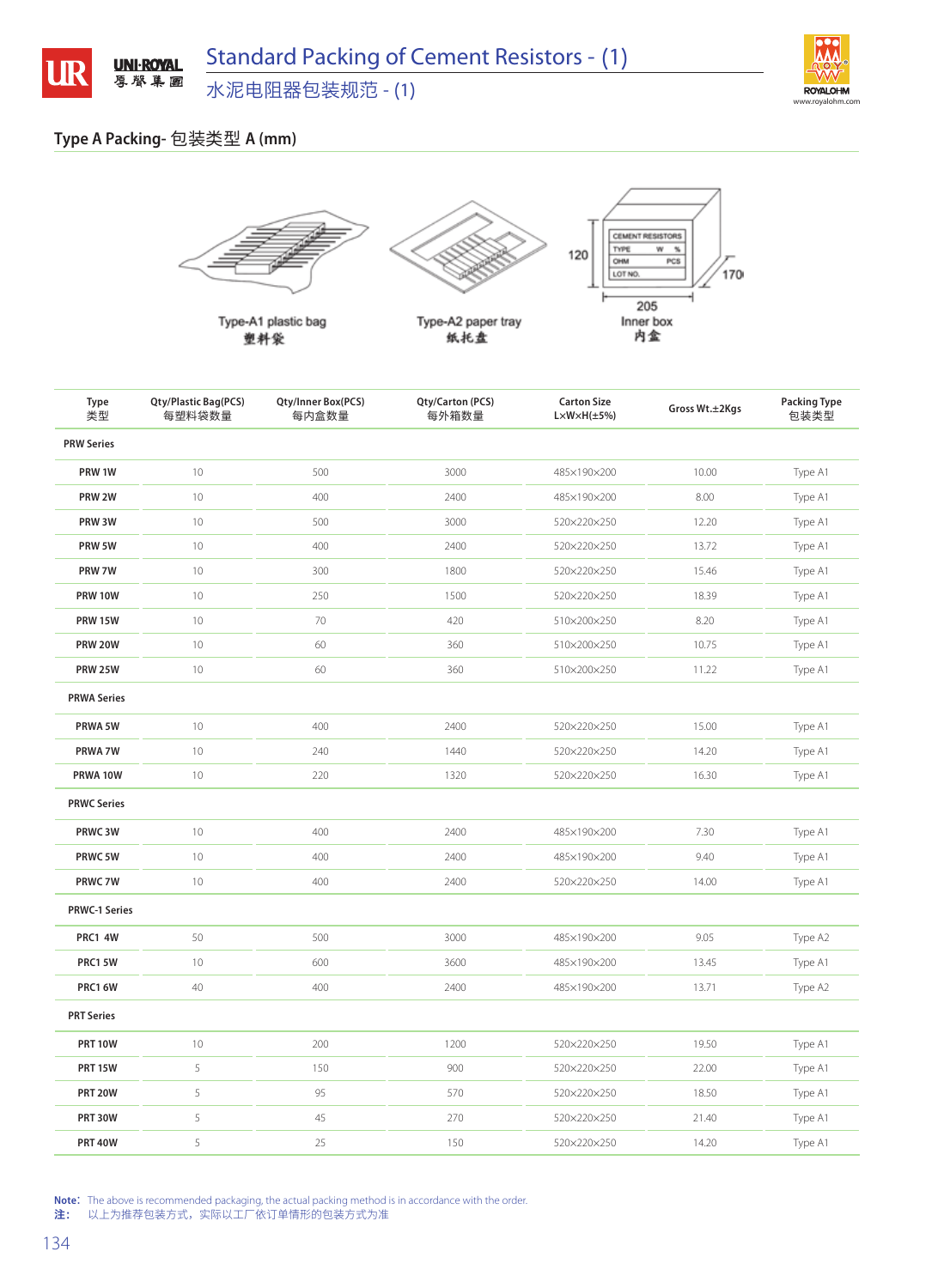

## 水泥电阻器包装规范 - (2)



**UR** 

## **Type A Packing** 包装类型 **A (mm)**





| Dimension of Plastic Case (mm) |     |     |     |  |  |  |  |  |
|--------------------------------|-----|-----|-----|--|--|--|--|--|
| Type                           |     | В   | C   |  |  |  |  |  |
| Type - B1                      | 260 | 105 | 260 |  |  |  |  |  |
| Type - B2                      | 300 | 100 | 210 |  |  |  |  |  |
| Type - B3                      | 300 | 100 | 710 |  |  |  |  |  |
|                                |     |     |     |  |  |  |  |  |



Inner Box of Plastic Case

| Type<br>类型                    | Qty/Plastic<br>Bag(PCS)<br>每塑料袋数量 | Qty/Inner Box(PCS)<br>每内盒数量 | Qty/Carton (PCS)<br>每外箱数量 | <b>Carton Size</b><br>$L \times W \times H(\pm 5\%)$ | Gross Wt.±2Kgs | <b>Packing Type</b><br>包装类型 |
|-------------------------------|-----------------------------------|-----------------------------|---------------------------|------------------------------------------------------|----------------|-----------------------------|
| <b>PRM/FTR Series</b>         |                                   |                             |                           |                                                      |                |                             |
| PRM2W                         | 10 (in Bag)                       | 700                         | 4200                      | 520×220×250                                          | 18.50          | Type A1                     |
| PRM3W                         | 100                               | 500                         | 2000                      | 535×270×220                                          | 14.20          | Type B1                     |
| PRM5W                         | 100                               | 500                         | 2000                      | 535×270×220                                          | 14.20          | Type B1                     |
| <b>PRM7W</b>                  | 75                                | 375                         | 1500                      | 435×305×215                                          | 17.42          | Type B2                     |
| <b>PRM 10W</b>                | 60                                | 300                         | 1200                      | 435×305×215                                          | 18.12          | Type B3                     |
| <b>PFA 10W</b>                | 10 (in Bag)                       | 150                         | 900                       | 520×220×250                                          | 14.74          | Type A1                     |
| <b>PRMA Series</b>            |                                   |                             |                           |                                                      |                |                             |
| PRMA 5W                       | 100                               | 500                         | 2000                      | 535×270×220                                          | 14.00          | Type B1                     |
| PRMA 10W                      | 10 (in Bag)                       | 150                         | 900                       | 485×190×200                                          | 14.50          | Type A1                     |
| <b>PFAS &amp; PFAT Series</b> |                                   |                             |                           |                                                      |                |                             |
| PFAS <sub>2W</sub>            | 20 (in Bag)                       | 600                         | 3600                      | 485×190×200                                          | 7.10           | Type A1                     |
| PFAS 5W                       | 20 (in Bag)                       | 500                         | 3000                      | 485×190×200                                          | 9.72           | Type A1                     |
| PFAS 7W                       | 160                               | 900                         | 3600                      | 435×305×215                                          | 16.20          | Type B1                     |
| PFAS 10W                      | 10 (in Bag)                       | 500                         | 3000                      | 520×220×250                                          | 22.40          | Type A1                     |
| PFAT 5W                       | 10 (in Bag)                       | 300                         | 1800                      | 485×190×200                                          | 13.20          | Type A1                     |
| PFAT 7W                       | 10 (in Bag)                       | 250                         | 1500                      | 485×190×200                                          | 11.50          | Type A1                     |